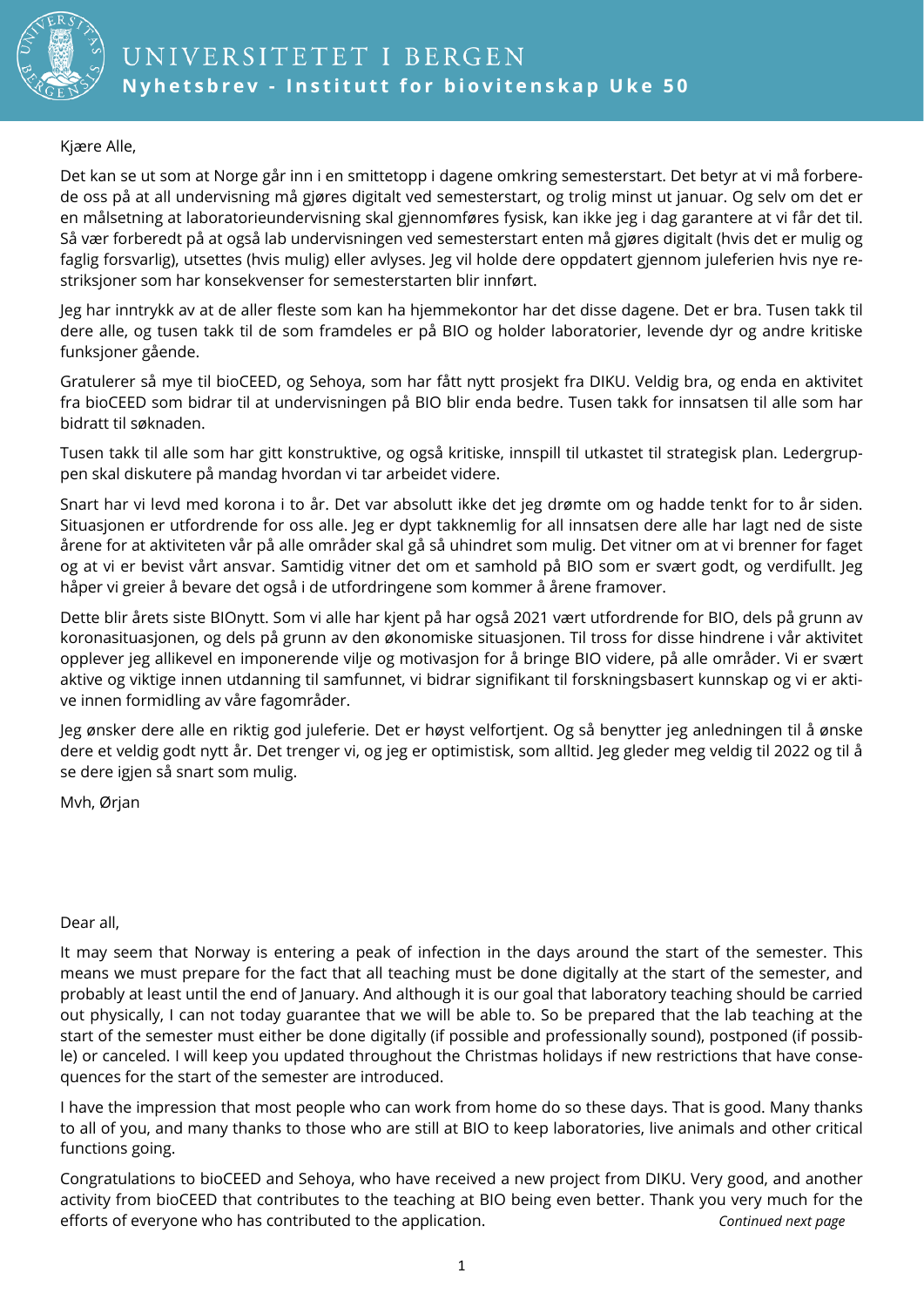Many thanks to everyone who has provided constructive, and also critical, input to the draft strategic plan. The management group will discuss on Monday how we take the work further.

Soon we have been living with the corona for two years. It was certainly not what I dreamed of and had in mind two years ago. The situation is challenging for all of us. I am deeply grateful for all the efforts you have all made in recent years to make our activity in all areas as unhindered as possible. It testifies that we are passionate about the subject and that we are proven our responsibility. At the same time, it testifies to a unity at BIO that is very good and valuable. I hope we manage to preserve it also in the challenges that will come in the years to come.

This will be the last BIOnytt of the year. As we have all known, 2021 has also been challenging for BIO, partly due to the corona situation, and partly due to the economic situation. Despite these obstacles in our activity, I still experience an impressive will and motivation to bring BIO forward, in all areas. We are very active and important in education to society, we contribute significantly to research-based knowledge and we are active in disseminating our subject areas.

I wish you all a really good Christmas holiday. It is highly deserved. And then I take this opportunity to wish you a very happy new year. We need that, and I'm optimistic, as always. I am very much looking forward to 2022 and to seeing you again as soon as possible.

Hilsen Ørjan

**Dekan Gunn Mangeruds blogg: Uten** [langsiktige investeringer i infrastruktur blir](https://matnat.w.uib.no/arkiv/1516)  [det vanskelig å innfri ambisjonene](https://matnat.w.uib.no/arkiv/1516)

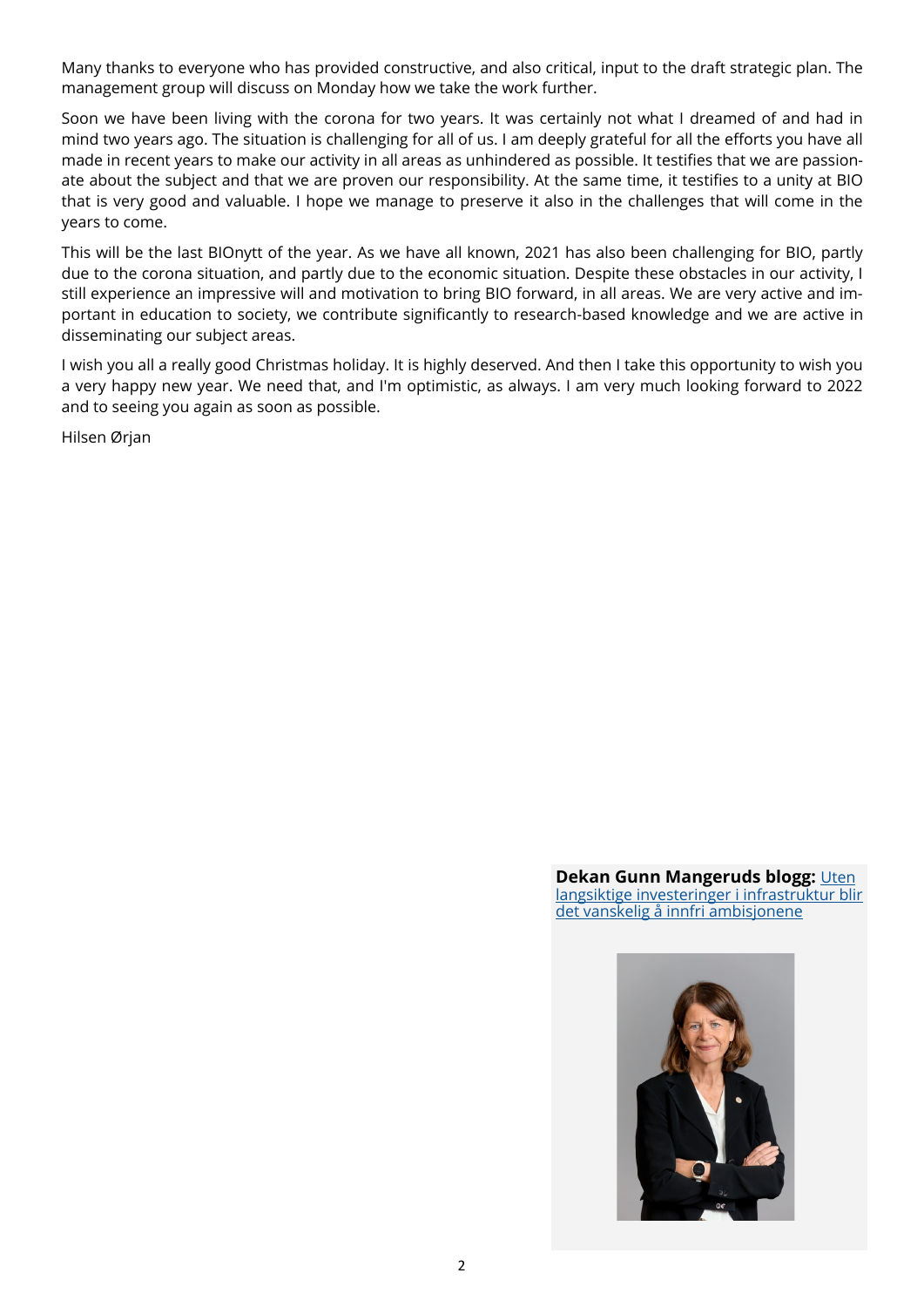# **BIO og UiB info**

### Hvordan melde HMS-avvik

Ansatte og studenter skal melde fra om HMS-avvik i UiB-hjelp. Informasjon om dette finner du på HMSportalen

[https://www.uib.no/hms](https://www.uib.no/hms-portalen/147573/meld-hms-avvik)-portalen/147573/meld-hms-avvik



## How to report HSE non-conformities

Employees and students shall report HSE non-conformities in UiB-help. Information on the HSE-GateWay: [https://www.uib.no/en/hms](https://www.uib.no/en/hms-portalen/147849/report-hse-non-conformities)-portalen/147849/report-hse-non-conformities

## Utviklingstid: Kurs i SurveyXact, januar -22

Velkommen til kurs i SurveyXact for studenter og ansatte.

SurveyXact er et web-basert verktøy for utvikling, gjennomføring og analyse av spørreundersøkelser. Verktøyet har et vidt spekter av potensielle bruksområder, og omfatter hele prosessen fra skjemautvikling til datainnsamling og analyse.

Vi tilbyr to kurs, et introduksjonskurs og et for erfarne brukere. Mer informasjon og lenker til påmeldinger finnes her:

- [«Introduksjon til SurveyXact» \(for studenter og ansatte\)](https://www.uib.no/hr/149849/%C2%ABintroduksjon-til-surveyxact%C2%BB-studenter-og-ansatte)
- [«Avansert bruk av SurveyXact» \(for ansatte\)](https://www.uib.no/hr/149859/%C2%ABavansert-bruk-av-surveyxact%C2%BB-ansatte)

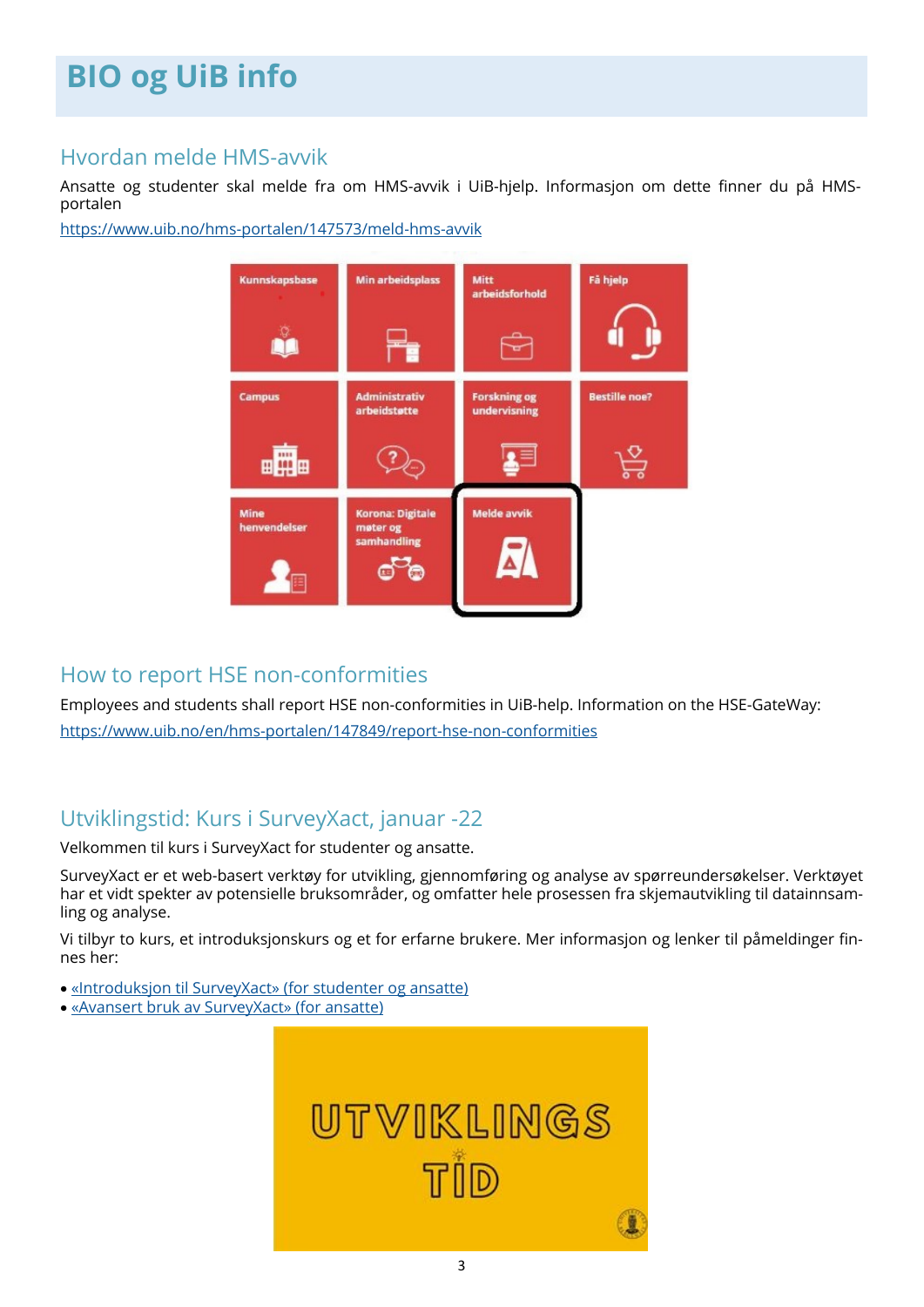## PhD seminars on writing, searching and data management

This University Library offer this course for PhD candidates at the Faculty of Mathematics and Natural Sciences provides candidates with the tools to efficiently manage their research projects and publish the results.

#### **Course schedule:**

Session 1: Wednesday February 23rd, 10:00-15:00.

- Session 2: Thursday March 10th, 09:00-14:00.
- Session 3: Thursday April 7th, 09:00-14:00.
- Session 4: Thursday April 28th, 09:00-13:00.

For more info and to sign up, see the course homepage:

[https://www.uib.no/en/ub/146805/phd](https://www.uib.no/en/ub/146805/phd-seminars-writing-searching-and-data-management)-seminars-writing-searching-and-data-management

# **Invitation to present work digitally at the SDG Conference 2022**

### **Dear PhDs and postdoctoral researchers,**

It is our pleasure to invite you to present your work at the upcoming SDG Conference 2022!

The fifth SDG Conference Bergen will take place 9-11 February 2022 with the theme "Ways of knowing, modes of living" (see SDG Conference Bergen | University of Bergen (uib.no) for details). This fully digital conference provides new opportunities to present emerging and important research by motivated PhD students and postdoctoral researchers addressing the conference themes. We will therefore invite all PhDs and postdoctoral researchers that are interested to present a digital videorecorded poster on your research and how it relates to the broad theme of the upcoming conference.

The deadline for submitting a two-minute videorecorded poster is 1 February 2022.

For more information on details on how to record your contribution and practical information regarding submitting, please see [attached pdf flyer with information.](https://ekstern.filer.uib.no/bio/Informasjon/2021/Invitation.present.digitally.SDG.Conference.2022.pdf) Your videorecorded poster videos will be showcased in the conference platform and available for all digital participants to view.

This is a great opportunity to share your research with a global audience and we hope to see your presentation at the conference!